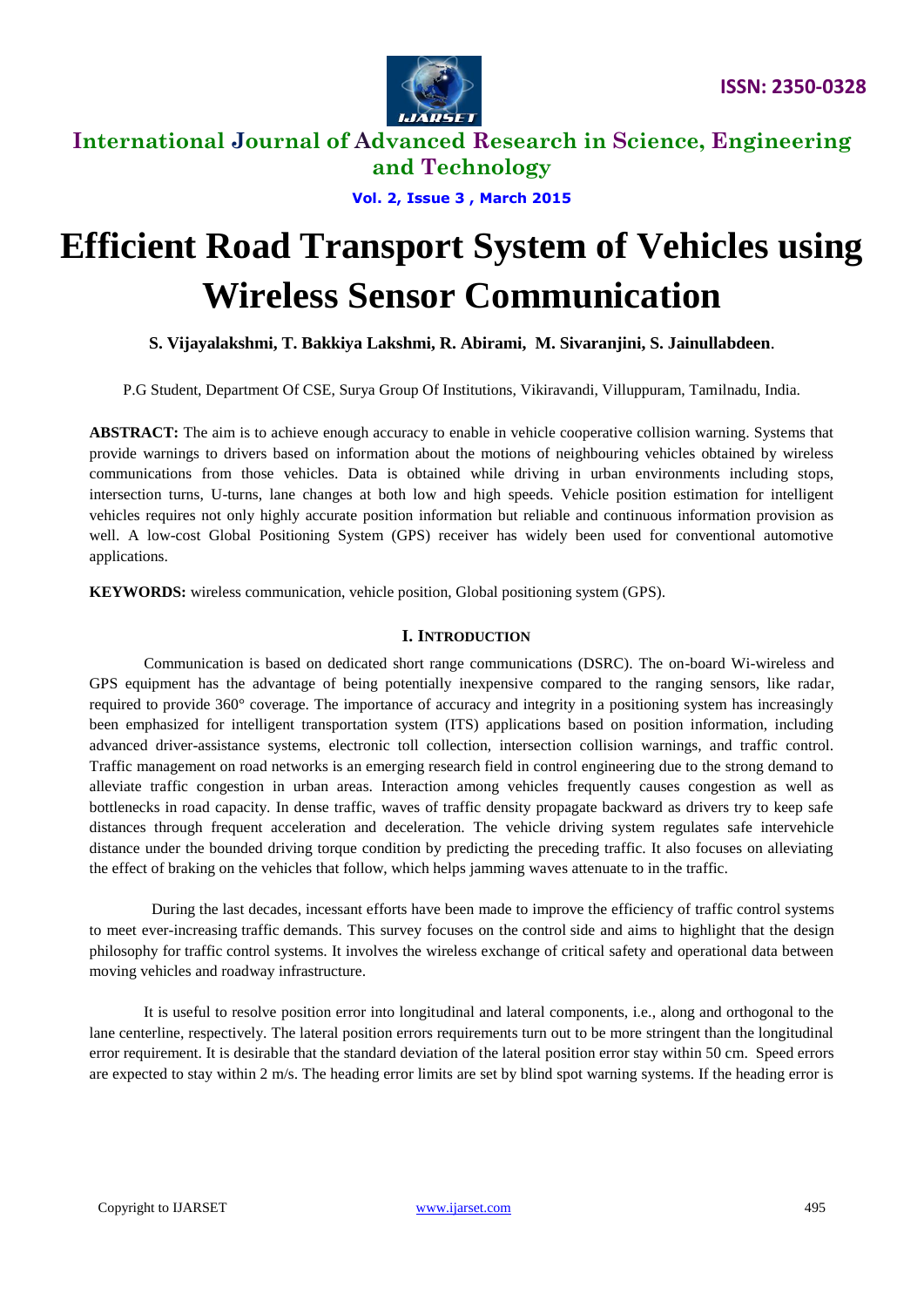

## **Vol. 2, Issue 3 , March 2015**

greater than 5°, a vehicle that is behind and in the same lane may be incorrectly assumed to be behind and in the adjacent lane, i.e., in the blind spot.

### **II MEASUREMENT SYSTEM**

 Our GPS gives measurements for position, heading, and initial velocity. Under the best conditions, i.e., eight satellites or more with line of sight signals, the GPS error has a standard deviation of about 30 cm and no bias. However, when the number of satellites is seven or less due to buildings or trees, the errors are as large as 10 m.

The measurements directly drive the process model. This is used to predict the states of the system at time  $k$  based on all measurements till time  $k - 1$ . This prediction is then combined with the GPS measurement in the "update" block to produce the estimate of the states at time  $k$  based on measurements up to time  $k$ . An IMM filter-based positioning algorithm that considers the variety of driving conditions in which a vehicle can be operated. To adapt to changing vehicle dynamic characteristics under various driving conditions, the MM set of the IMM filter includes both kinematic and dynamic vehicle models. While the kinematic vehicle model is appropriate for low speeds and small wheel slip driving conditions such as those in an intersection, the dynamic vehicle model is suitable for high speeds, such as experienced in normal traffic and highway conditions. The IMM filter weights the appropriate vehicle model according to the driving conditions using a stochastic process. Therefore, the IMM filterbased positioning system is able to provide better accurate positional information than can single model filter-based positioning algorithms under various driving conditions.



**Fig. 1.** Vehicle sensors and GPS on the car

#### III **FILTERS**

Filter is able to correctly discriminate the lane of the vehicle except in two kinds of conditions. If GPS is lost or goes bad for a long time (order of 10 s or more) the position errors become large enough to place the vehicle in the wrong lane. The exact duration of outage depends on factors like speed, number of lane changes, etc. The second kind of condition refers to bad GPS during a turn. If GPS is bad during a turn involving a large change of heading, such as a U-turn or an intersection turn, the filter is off on the heading at the end of the turn by a small amount (less than a degree). However, if the GPS remains bad or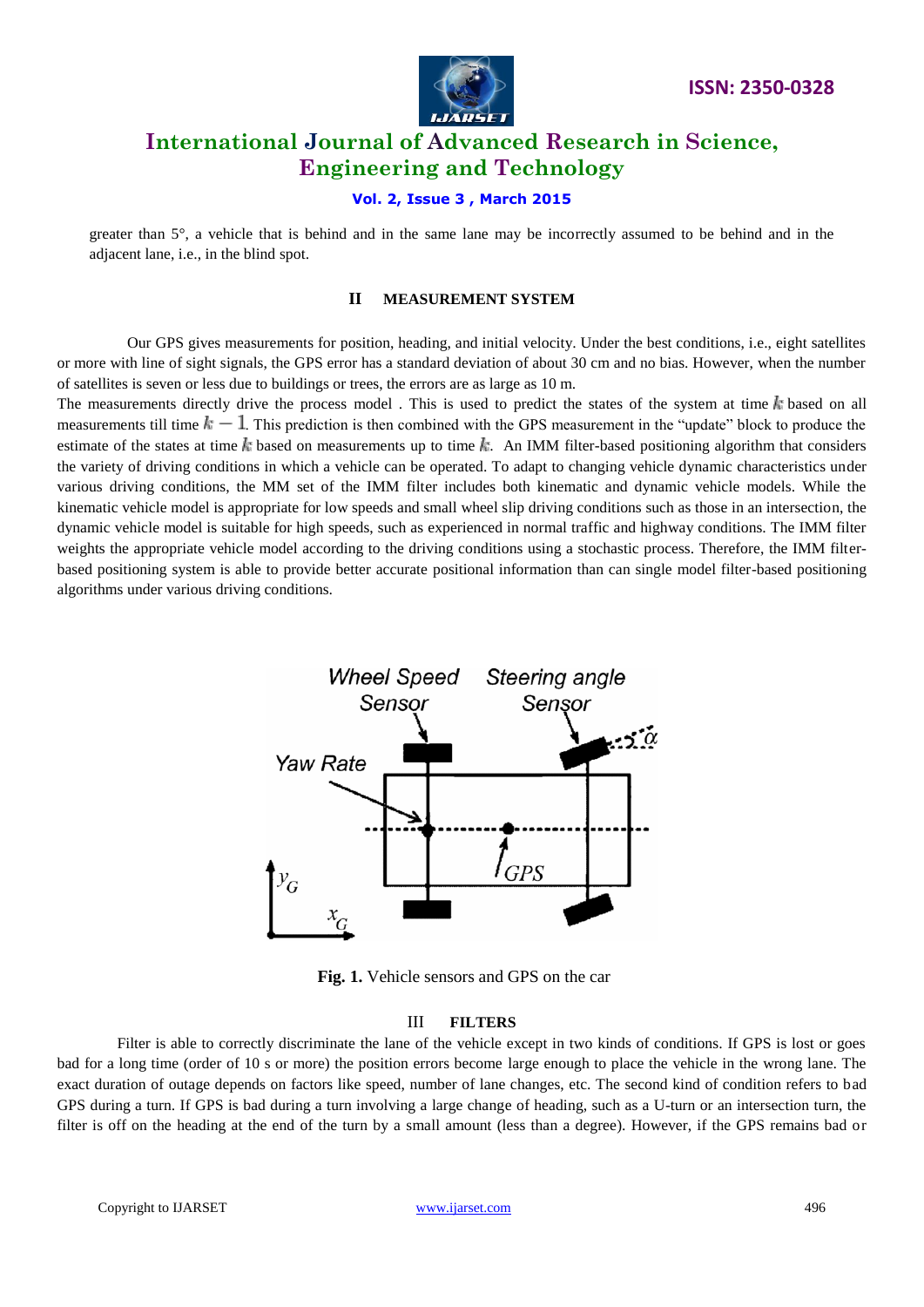

## **Vol. 2, Issue 3 , March 2015**

unavailable after the turn, this small heading error cannot be corrected. It is integrated by the process model eventually resulting in large position errors. The major problem is that it is very difficult to choose an optimal model for all driving conditions. Higher-order advanced vehicle models that can account for various driving conditions are not suitable for positioning systems because of the unobservability of some of the parameters and the heavy computing load in real-time embedded systems. To adapt the vehicle model for application under variable driving conditions, an innovation-based adaptive estimation technique such as an input estimation method and a variable state dimension approach is proposed.

## **IV LANE DIVISION**

 A low-cost GPS receiver that has widely been used for in-car navigation applications allows for the determination of global positioning and velocity estimates of a vehicle with a bounded error. However, although a GPS can provide absolute positional information, the measurement frequency is low and discontinuous. Furthermore, signals from a GPS are affected by the external environment. In contrast, vehicle motion sensors provide continuous measurements and are not affected by the external environment; however, they are prone to integral errors due to sensor drift. The complementary features of the two types of sensors permit the positioning systems to achieve increased update rates, accuracy, and integrity due to application of the information fusion algorithm. Current vehicle safety systems utilize inertial sensors to estimate vehicle sideslip. The vehicle sideslip is estimated by integrating a lateral accelerometer to obtain the lateral velocity. Note that vehicle sideslip is not observable from acceleration measurements alone, but this is the predominant method used to obtain sideslip in vehicle control systems. We are able to detect turns and lane changes with delays of the order of 100 ms. It is important to keep this delay small because this filter is a component of on-board safety systems (CCW). Driver reaction time of an unalerted driver is greater than 1 s. The system warns the driver within 500 ms or less to avoid the driver perceiving a threat before the system. 100 ms of the 500-ms delay budget is being consumed by the filter. Thus, the filter does not give too much weight to the GPS. It remains sensitive to the accurate and fast . At the same time, if GPS is good and there is a big difference between the position estimated by the filter and GPS measurement, we would like the filter to converge fast to the GPS measurement.

The time constant of the response to a GPS step is about 500 ms. Thus, the filter is responding in about 2.5 GPS sample times. It seems it would be hard to get faster while remaining sensitive for fast response to turns and lane changes. Thus, the filter cannot be tuned to do much better. Significantly enhanced performance would require significantly different design. A linear Kalman filter is proposed in order to accomplish the fusion task. The Kalman filter is proven to be effective when the process model of the system is known. For instance, the numerous examples of Kalman filter application in navigation where the state variables are position, velocity and acceleration.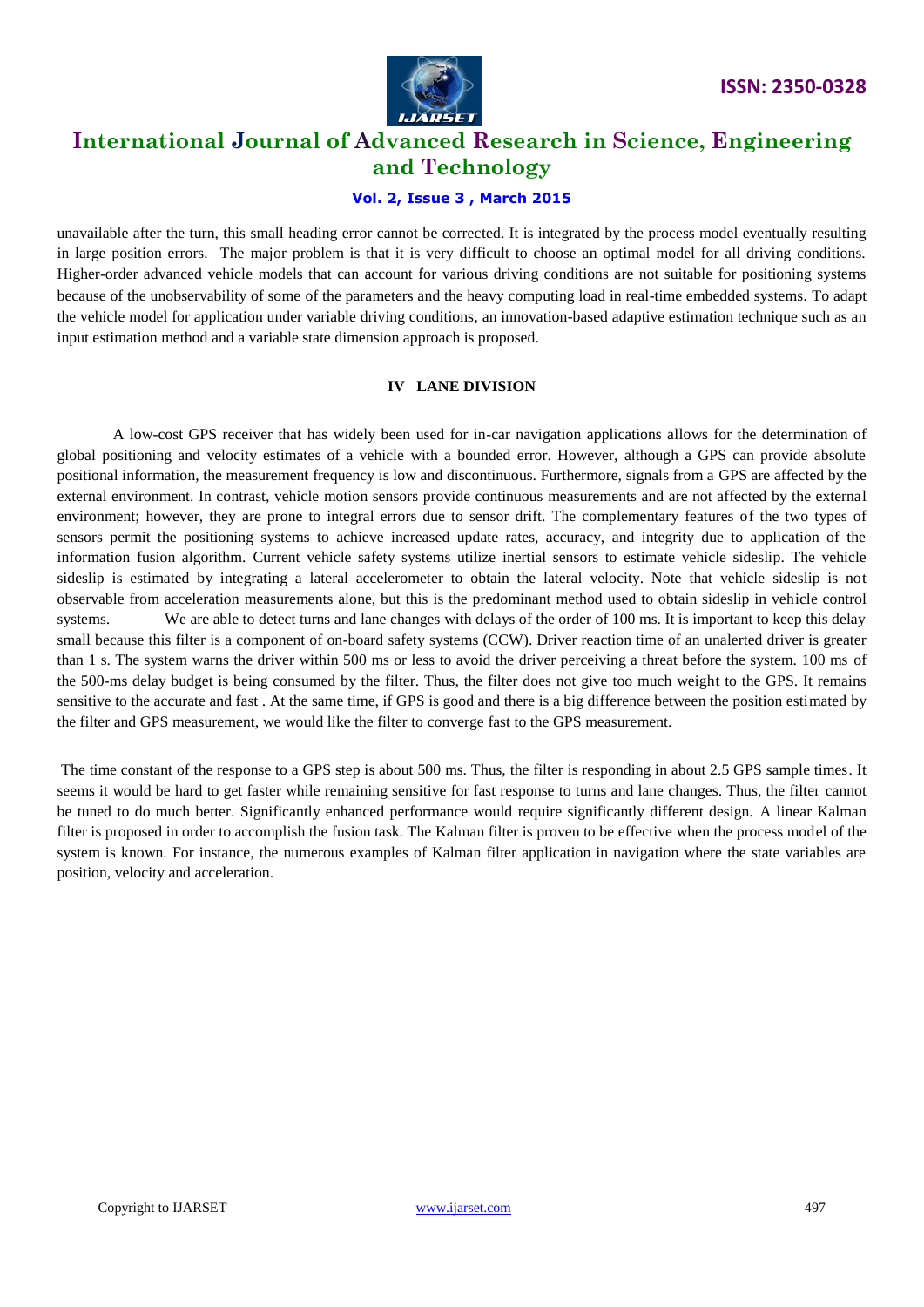

**Vol. 2, Issue 3 , March 2015**





#### V **SENSORS**

 Vibration Sensor is used to detect the accident occur in vehicle, if it is detected the accident information passed to other vehicle. IR Sensor is used to detect the nearest vehicles, if it is detected the information will be displayed in LCD and speed will be reduced. GPS (Global Positioning System) is used extract the accident location of latitude and longitude through the satellites. The zigbee is used to transmit the GPS location of latitude and longitude to other vehicle. MAX232 is used to logic converter (RS232 <---> TTL or CMOS). GPS and Zigbee works based on RS232 logic (-v and +v), microcontroller works based on TTL logic (0 and 1). Driver circuit is used to drive the motor (vehicle motor) because the motor operated high voltage than microcontroller. Motor is electrical device controlled by microcontroller clock pulses, while nearest vehicle detected. if the speed is about 20 m/s when going straight and 10 m/s during the turn. Similarly, the curves for total position error show the dynamic model does better. During many tests the car just goes straight and there is a GPS .



**Fig 3 VEHICLE-2 SECTION**